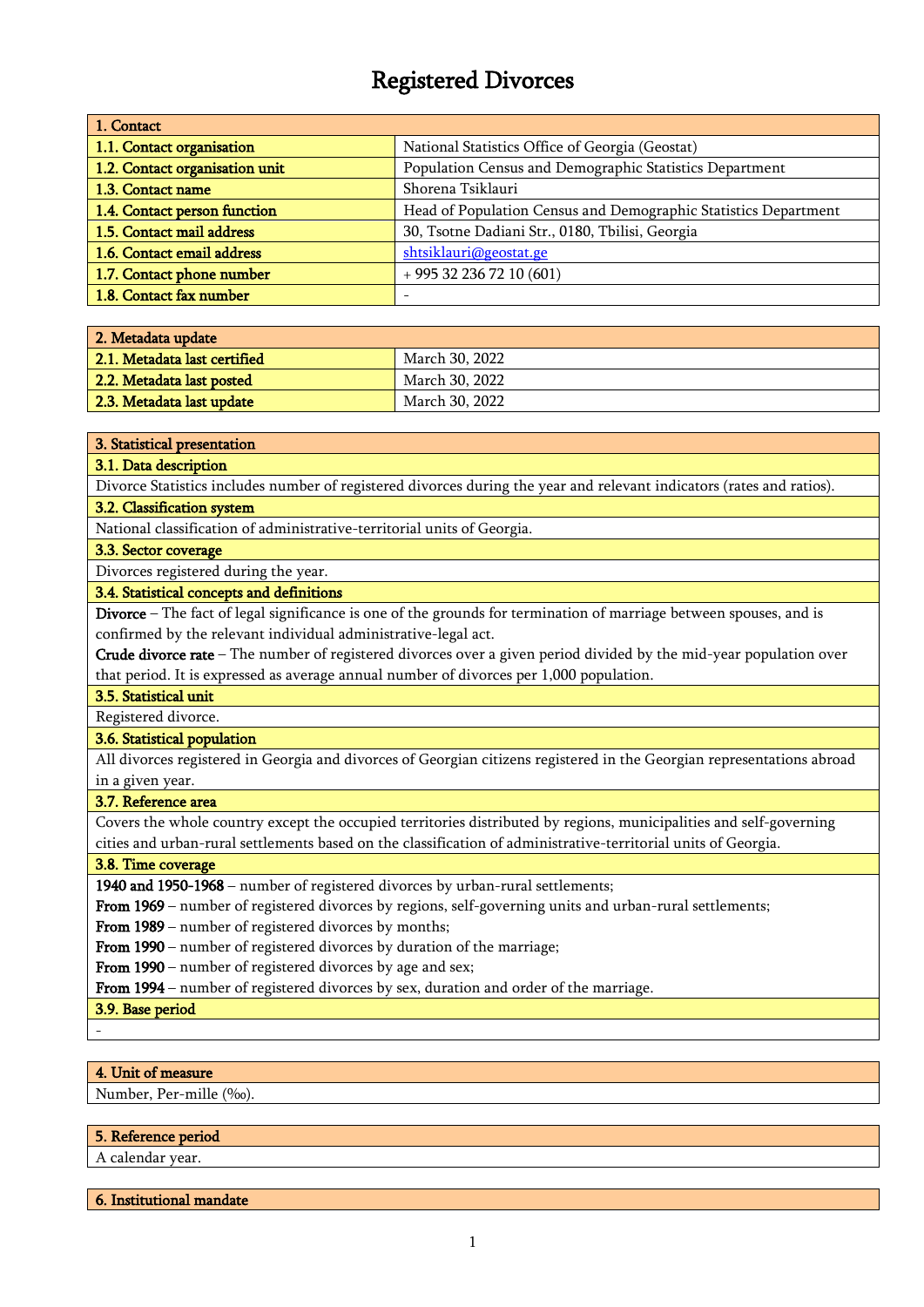# 6.1. Legal acts and other agreements

The Law of Georgia on Official Statistics;

[https://www.geostat.ge/media/20817/latest-Law-of-Georgia\\_2018.pdf](https://www.geostat.ge/media/20817/latest-Law-of-Georgia_2018.pdf)

Statistical Work Programme (annual);

<https://www.geostat.ge/en/modules/categories/307/statistical-work-programme>

Charter of the National Statistics Office of Georgia.

https://www.geostat.ge/media/20845/10%2Csaqstatis-konsolidirebuli-debuleba.pdf

## 6.2. Data sharing

-

# 7. Confidentiality

# 7.1. Confidentiality – policy

- 1. The Law of Georgia on Official Statistics:
	- •According to the article 4 of the law individual data collected by statistical agencies for statistical compilation, whether they refer to natural or legal persons, are to be strictly confidential and used exclusively for statistical purposes.
	- •According to the article 28 (Observing Confidentiality of Statistical Data) of the law 1. The data collected for the purpose of producing official statistics shall be confidential if it allows for identification of observation unit or r it is possible to identify such data through it. 2. The confidential statistical data shall not be issued or disseminated or used for a non-statistical purpose but for the exceptions envisaged by the Georgian legislation. 3. When producing the official statistics, it is obligatory to destroy or store separately the identity data including the questionnaires containing such data and used for statistical surveys according to the rules defined in the Georgian legislation.
	- •According to the article 29 (The Obligations and Responsibilities of the Employees of the Geostat) of the law the confidential statistical data collected and processed for the purpose of statistical survey shall not be used or disseminated by the employees of the units of the Geostat.
	- [https://www.geostat.ge/media/20817/latest-Law-of-Georgia\\_2018.pdf](https://www.geostat.ge/media/20817/latest-Law-of-Georgia_2018.pdf)
- 2. Data Confidentiality Policy at Geostat [https://www.geostat.ge/media/20860/Data-Confidentiality-Policy-at-Geostat\\_En.pdf](https://www.geostat.ge/media/20860/Data-Confidentiality-Policy-at-Geostat_En.pdf)
- 3. Public Use Microdata Dissemination Policy at Geostat [https://www.geostat.ge/media/20862/Microdata-Dissemination-Policy\\_Eng.pdf](https://www.geostat.ge/media/20862/Microdata-Dissemination-Policy_Eng.pdf)
- 4. The Law of Georgia on Personal Data Protection https://matsne.gov.ge/en/document/view/1561437?publication=9

# 7.2. Confidentiality – data treatment

•Confidentiality guidelines.

•Written undertakings by an employee of Geostat on ensuring confidentiality of gained/collected data as a result of official duties.

# 8. Release policy

#### 8.1. Release calendar

Data dissemination dates are defined according to the Advance release calendar, which is available on the website of Geostat and publicly accessible.

#### 8.2. Release calendar access

<https://www.geostat.ge/en/calendar>

## 8.3. User access

All users have the equal access to the statistical data simultaneously.

#### 9. Frequency of dissemination

Preliminary and annual (final) data are published once a year.

#### 10. Accessibility and clarity

## 10.1. News release

The press release is the official publication on divorce data, which is published electronically once a year in Georgian and English:

<https://www.geostat.ge/en/news?year=&month=03&category=9>

#### 10.2. Publications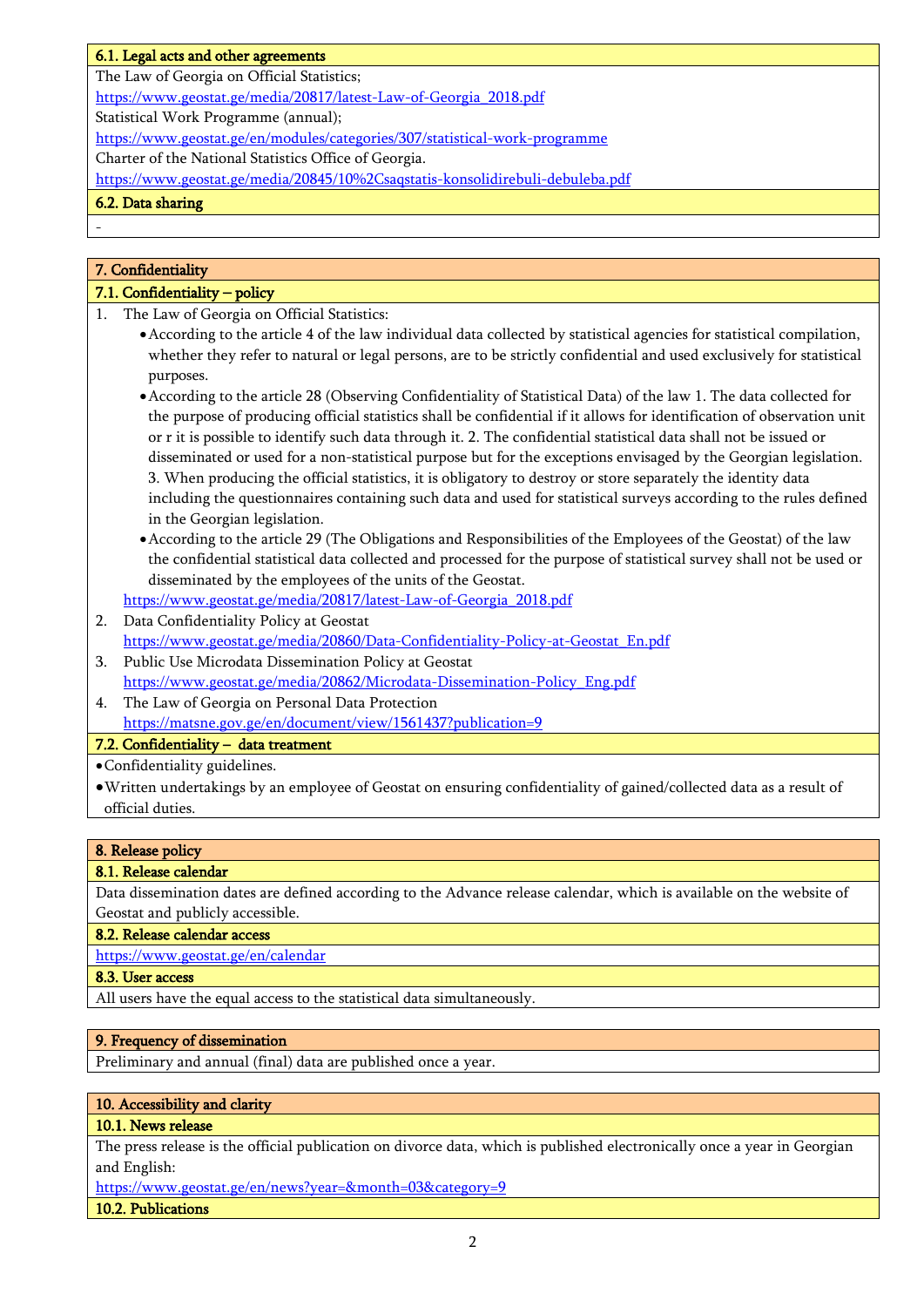Statistical publications "Demographic Situation in Georgia" and "Vital Statistics Report" are published electronically once a year in Georgian and English:

<https://www.geostat.ge/en/single-categories/114/population>

## 10.3. On-line database

The data is published on the Geostat website in the PC-Axis database: <http://pc-axis.geostat.ge/PXWeb/pxweb/en/Database/>

## 10.4. Micro-data access

### 10.5. Other

-

-

-

## 10.6. Documentation on methodology

The methodology documentation is available on the Geostat website:

<https://www.geostat.ge/en/modules/categories/124/methodologia-population-census-and-demography>

# 10.7. Quality documentation

# 11. Quality management

# 11.1. Quality assurance

To ensure the quality of the statistical processes and products Geostat follows Article 4 – Basic principles of official statistics – of the Law of Georgia on Official Statistics, as well as the European Statistics Code of Practice, the UN Fundamental Principles of Official Statistics and Quality Assurance Framework of the European Statistical System (QAF).

# 11.2. Quality assessment

Methodology and Quality Management Division of Geostat, along with the sectoral departments, is responsible for the quality of the produced statistical products and processes. The Division carries out quality audit of statistical processes and assesses the risks associated with production of statistical data. Geostat has developed policy documents, guidelines and standard routine descriptions. These documents ensure the standardization of statistical processes and products and the establishment of a unified quality assurance system.

# 12. Relevance

# 12.1. User needs

Main users are: State bodies, Local and international experts and researchers, Students, International Organizations (IOM, UN, EUROSTAT, WHO, etc.), NGO's, Media, citizens.

Mainly used for: Analysing demographic situation of the country to prepare documents, issues, presentations and more.

# 12.2. User satisfaction

In October 2019, user satisfaction survey was conducted, the target of the survey was to analyze the assessment of quality of statistical data by users and explore ways to improve user services. The survey report is available on the website of Geostat (in Georgian):

[https://www.geostat.ge/ka/single-news/1746/statistikuri-informatsiis-momkhmarebelta-kmaqofilebis-gamokvleva-](https://www.geostat.ge/ka/single-news/1746/statistikuri-informatsiis-momkhmarebelta-kmaqofilebis-gamokvleva-2019-tseli)[2019-tseli](https://www.geostat.ge/ka/single-news/1746/statistikuri-informatsiis-momkhmarebelta-kmaqofilebis-gamokvleva-2019-tseli)

# 12.3. Completeness

The following data are available by sex, age, duration and order of marriages, registration date, citizenship, place of birth. All the data are available by regions, self-governing units and urban-rural settlements.

# 13. Accuracy and reliability

13.1. Overall accuracy

# 13.2. Sampling error

# 13.3. Non-sampling error

-

-

-

# 14. Timeliness and punctuality

### 14.1. Timeliness

Preliminary data is disseminated 2.5 months after the reference period and annual (final) data – 3 months after the reference year.